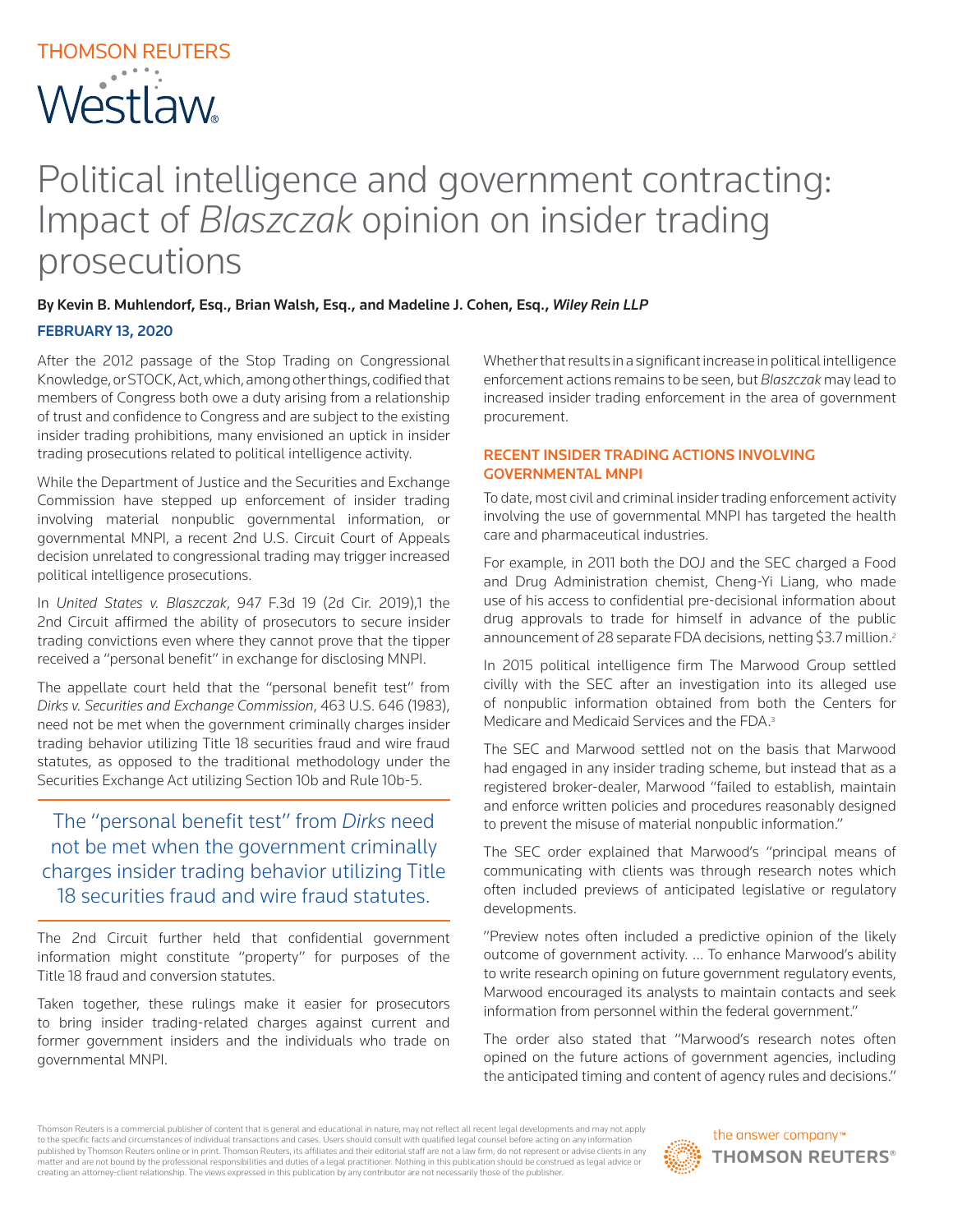It went on to explain, "In making hiring decisions, Marwood also considered, in part, a prospective employee's professional experience at a particular agency as well as contacts within the government."

#### **THE** *BLASZCZAK* **DECISION**

The allegations in *Blaszczak* also implicate political intelligence and governmental MNPI allegedly obtained from the Centers for Medicare and Medicaid Services.

As set forth in the March 2018 superseding indictment filed against David Blaszczak, a former CMS employee turned political intelligence consultant, Blaszczak obtained confidential pre-decisional information about forthcoming agency rules and regulations from a former colleague at CMS. This information was typically related to how much CMS would pay for certain treatments or when the agency would publicize particular rules.

Blaszczak passed that information on to analysts at an investment advisor for several hedge funds. The hedge funds in turn used the information to take short positions in health care companies that would suffer financially from the impending regulations.

The superseding indictment brought two sets of insider trading charges against Blaszczak and his co-defendants. One set charged securities fraud, in violation of the Exchange Act and Title 18, 15 U.S.C.A. §§ 78j(b) and 78ff, and 18 U.S.C.A. § 1348. The other set charged wire fraud and conversion, in violation of 18 U.S.C.A. §§ 641 and1343.

Adhering to the long-standing Supreme Court guidance from *Dirks*, the trial court in *Blaszczak* instructed the jury that it needed to find that the tipper provided inside information in exchange for a "personal benefit" in order to convict under Title 15 and Rule 10b-5. However, it refused to issue that instruction with respect to the Title 18 securities fraud and wire fraud charges.

On appeal, the defendants challenged the trial court's instructions, arguing that the personal-benefit test applies equally to all prosecutions for insider trading behavior, regardless of which statute is utilized.

The 2nd Circuit disagreed, explaining that the personalbenefit test established in *Dirks* applies only to insider trading charges brought under Title 15.

First, because a breach of duty is inherent in the formulation of embezzlement, the government is not required to prove an additional breach in any specific manner, including though a personal benefit, the court said.

Second, the appellate court reasoned that "the personalbenefit test is a judge-made doctrine premised on the Exchange Act's statutory purpose," namely, to proscribe the use of inside information for personal gain.

Title 18's securities fraud provision, 18 U.S.C.A. § 1348, which arose out of Sarbanes-Oxley, came later and was intended to broaden the government's enforcement powers, according to the 2nd Circuit.

The circuit court summed up its reasoning by holding that "because the personal-benefit test is not grounded in the embezzlement theory of fraud, but rather depends entirely on the purpose of the Exchange Act, we decline to extend *Dirks* beyond the context of that statute."

Blaszczak obtained confidential predecisional information about forthcoming Medicare and Medicaid rules and regulations from a former colleague, then passed that information to hedge fund analysts.

The *Blaszczak* defendants also challenged the trial court's instruction that the jury could convict them of fraud under Title 18 if it found that the defendants embezzled confidential government information.

Both the wire fraud and securities fraud provisions of Title 18 prohibit the use of a scheme to obtain "property" through false or fraudulent pretenses. Under the defendants' theory, a government agency's confidential information is not "property" because the agency has only a regulatory interest in such information.

In affirming the trial court's instructions, the 2nd Circuit explained that the government has a "right to exclude" and make "exclusive use" of its confidential pre-decisional information.

Keeping the information confidential protects the regulatory decision-making process and ensures fairness among stakeholders, according to the appellate court.

Finally, the agency in Blaszczak's case had an economic interest in maintaining the confidentiality of its information in order to promote efficiency and prevent premature lobbying efforts, although the 2nd Circuit declined to hold that the government must have an economic interest in information for it to constitute property.

The circuit court also rejected the defendants' argument that the government must suffer some monetary loss as a result of the fraud to have a property interest in its information.

Instead, the 2nd Circuit followed the Supreme Court's precedent in *Carpenter v. United States*, 484 U.S. 19 (1987), which held that it is sufficient for the fraud victim to be "deprived of its right to exclusive use of the information."

Given the government's property interests, the 2nd Circuit concluded that, "in general, confidential government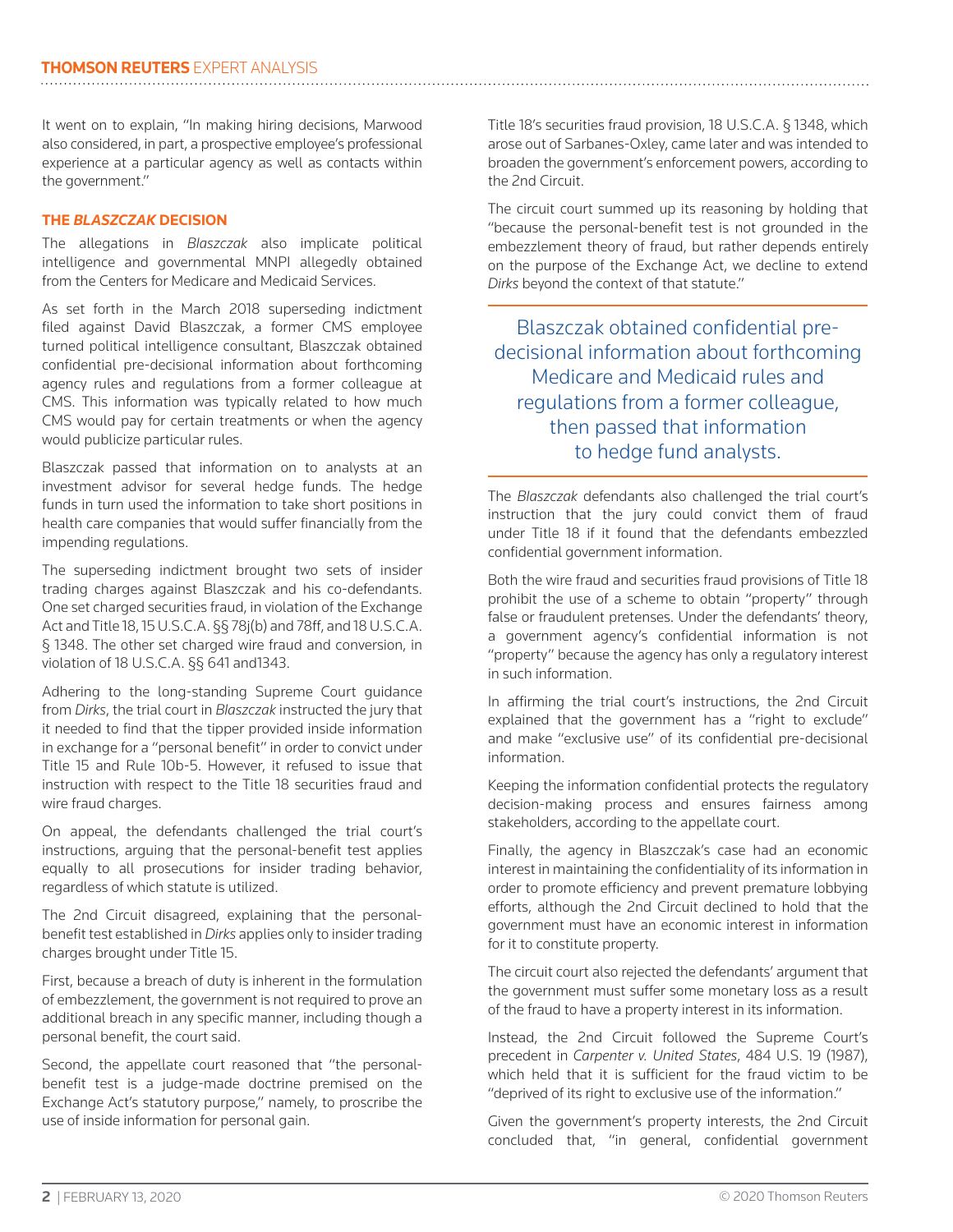information may constitute government 'property' for purposes of 18 U.S.C.A. §§ 1343 and 1348."

Finally, on the conversion charge under 18 U.S.C.A. § 641, the 2nd Circuit rejected the defendants' interpretation of what it means to "seriously interfere" with an agency's use of its own confidential information.

The circuit court rejected the defendants' argument that the government had to demonstrate that the disclosure of the information affected the rule the agency ultimately announced.

Instead, it ruled that "by definition," the unauthorized disclosure of confidential, nonpublic governmental information "interferes with the agency's right to exclude the public from accessing such information."

Consequently, the necessary interference was complete upon the unauthorized disclosure. The jury was therefore free to determine, as it did, that the interference was "serious" and supported the conversion conviction.

#### **NEW GOVERNMENT CONTRACTING RISKS AFTER**  *BLASZCZAK*

Government contractors and federal employees are already bound by strict rules related to procurement information, including, most notably, the Procurement Integrity Act. PIA prohibits the release of source selection and contractor bid or proposal information.

Until now, enforcement of PIA has primarily targeted use of such information in an anti-competitive manner. The *Blaszczak* opinion, however, could open a new enforcement front with respect to securities trading based on the release of nonpublic procurement information.

Public company government contractors are certainly susceptible to shifts in the price of their securities based on the award or non-award of particular government contracts.

Moreover, given the lucrative nature of political intelligence activity — both for the consultants obtaining the information and the traders utilizing it — those with nonpublic information related to potential government procurements can expect both current and former colleagues and industry contacts to reach out for "color" about potential contract awards.

As the *Blaszczak* court made clear, if that information is subsequently utilized to trade securities, the tipper and his downstream tippees may be criminally liable on a Title 18 insider trading theory, regardless of whether they sought or provided any benefit in exchange for the information.

An examination of the trial court's jury instructions in the *Blaszczak* case highlights the particular risks for individuals in possession of governmental MNPI:

When instructing on the "scheme" element of Title 18 securities fraud, the trial court told the jury:

You might find that the defendant you are considering participated in a scheme to defraud if you find that he participated in a scheme to embezzle or convert confidential information from CMS by wrongfully taking that information and transferring it to his own use or the use of someone else.

The 2nd Circuit affirmed this instruction, as well as a set of instructions on fraud including:

Wire fraud "includes the act of embezzlement, which is a fraudulent appropriation to one's own use of the money or property entrusted to somebody else."

## A Title 18 violation may result from disseminating non-public pre-decisional government information even if there is no personal benefit to the tipper.

The trial court further instructed the jury that to prove intent to defraud under Title 18 for both securities fraud and wire fraud:

The government must prove that the defendant acted with the intent to deprive CMS of something of value — for example, confidential, material, nonpublic information by trading on the basis of that information or converting it to his own use by tipping it for use in trading.

Thus, a procurement officer who tips a third party, like a political intelligence contact, with nonpublic information about proposals, competitor bids or award decisions could be liable as a tipper, because pre-decisional procurement information may be "property" of the government, and "property" can be embezzled.

Assuming the requisite nexus to a securities transaction and intent elements are met, a Title 18 violation may result from disseminating this type of pre-decisional government information even if there is no personal benefit to the tipper.

The disclosure of nonpublic pre-decisional government information to a third party for trading purposes constitutes use of that information in a manner inconsistent with the tipper's authorization to possess it, constituting embezzlement and exposing the tipper to Title 18 securities and wire fraud liability, as well as liability for criminal conversion.

In addition to government employees, government contractors and their employees are regularly exposed to predecisional governmental MNPI sourced from the government and often create it themselves  $-$  making them potentially the equivalent of the CMS insider in *Blaszczak*.

For example, systems engineering and technical assistance, or SETA, contractors are hired to assist the Defense Department's components and acquisition programs.